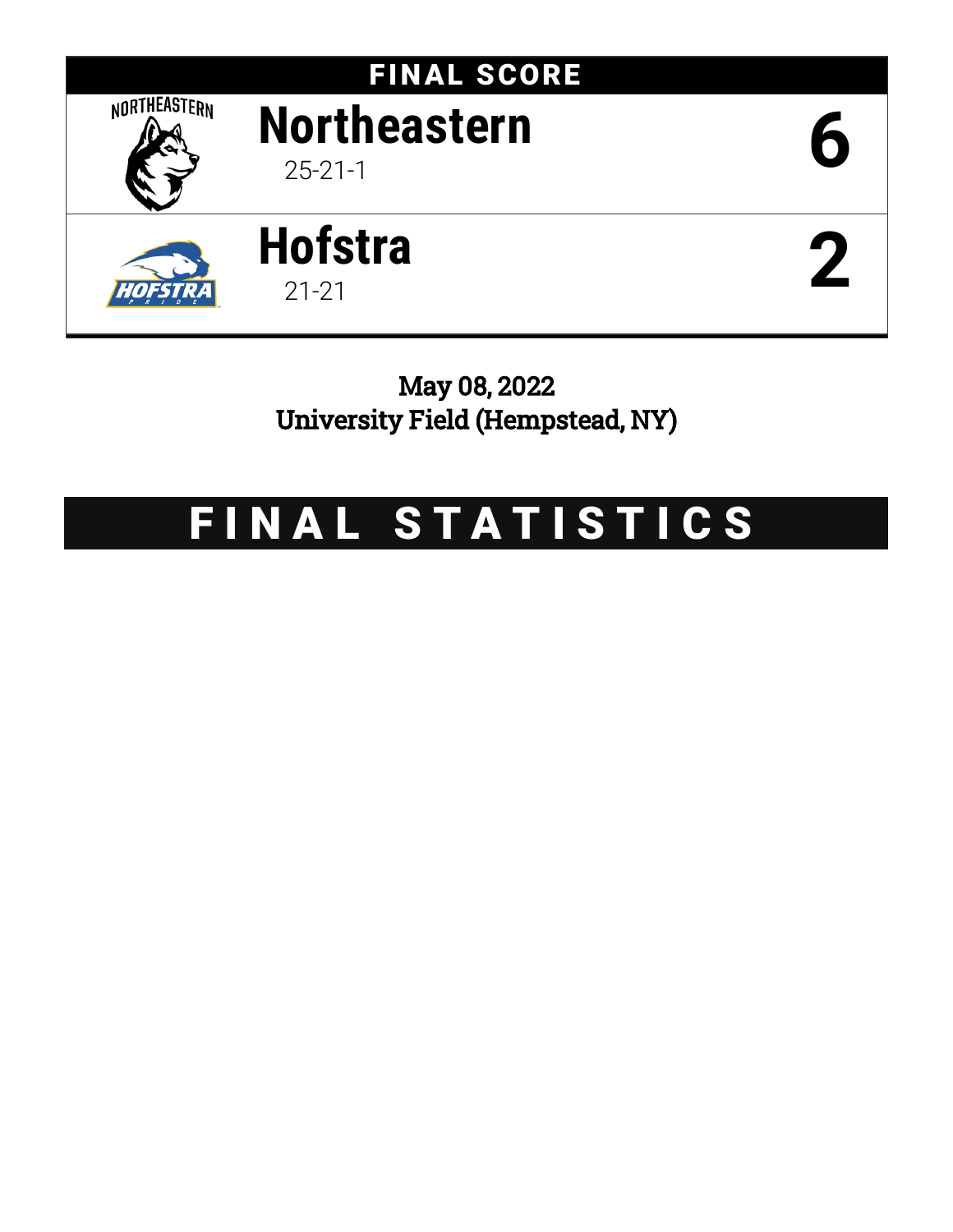# **Official Box Score - Final Northeastern at Hofstra 5/8/2022 at University Field (Hempstead, NY)**



### **Northeastern 6 (25-21-1)**

# **Hofstra 2 (21-21)**

| #                       | <b>Player</b>    | Pos ab         |    | r |   | h rbi bb |          |          | k po |                | a lob       | #  | <b>Player</b> |   | <b>Pos</b>     | ab | r        |          | h rbi bb |   |            | k po |   | a lob    |
|-------------------------|------------------|----------------|----|---|---|----------|----------|----------|------|----------------|-------------|----|---------------|---|----------------|----|----------|----------|----------|---|------------|------|---|----------|
| 5                       | Costello         | rf             |    | 0 |   | 0        |          |          |      | 0              | 0           |    | D'Onofrio, A  |   | сf             | 4  |          |          |          |   |            |      | 0 |          |
| 22                      | S. Smith         | SS             |    |   | 0 |          |          | 0        | 3    | 3              | $\mathbf 0$ | 16 | Kennedy, W    |   | lf             | 4  | $\Omega$ |          | 0        | 0 |            | 0    | 0 |          |
| 10                      | <b>DiLoreto</b>  | dh             | 3  |   |   | O        |          |          |      |                | 2           | 23 | Morrell, B    |   | rf             | 3  |          |          |          |   |            |      |   |          |
| 19                      | <b>Beckstein</b> | 2 <sub>b</sub> |    |   | 0 | 0        |          | $\Omega$ |      | 2              | 0           | 22 | Bruggeman, K  |   | C              |    |          | $\Omega$ | 0        |   |            | 5    |   |          |
| 3                       | Viera            | 3 <sub>b</sub> | 4  |   |   |          |          |          | 0    | 0              | 0           | 9  | Liberatore    |   | 2 <sub>b</sub> | 2  |          |          |          |   |            |      |   |          |
| 18                      | Olson            | $\mathbf{C}$   |    |   |   |          | $\Omega$ |          | 4    | $\overline{0}$ | 3           | 8  | Marrero, N    |   | dh             | 3  | $\Omega$ |          | 0        | 0 | 0          | 0    | 0 | $\Omega$ |
| 34                      | Masiuk           | lf             | 3  | 0 |   |          |          |          | 0    | 0              | 0           | 20 | Bailey, Z     |   | 1 <sub>b</sub> | 3  | $\Omega$ |          |          |   |            | 6    |   | $\Omega$ |
| $\mathbf{1}$            | Crossen          | 1 <sub>b</sub> |    |   |   |          | $\Omega$ | 0        |      | $\mathcal{P}$  | $\Omega$    | 24 | Rosso, S      |   | 3b             | 3  | $\Omega$ |          |          |   |            |      | 2 |          |
| 21                      | <b>Bosland</b>   | cf             |    | 0 | 0 | 0        |          |          | 3    | 0              |             |    | Morash, R     |   | SS             | 3  |          |          |          |   | 0          |      |   |          |
|                         | <b>Totals</b>    |                | 21 | 6 | 4 | 5        | 6        | 4        | 21   | 10             | 6           |    | <b>Totals</b> |   |                | 27 |          | 8        | 2        |   | 4          | 21   | 8 | 6        |
| <b>Score by Innings</b> |                  |                |    |   |   |          | 2        |          | 3    |                | 4           | 5  | 6             | 7 |                | R  | н        |          | Е        |   | <b>LOB</b> |      |   |          |
|                         | Northeastern     |                |    |   | 5 |          | 0        |          | 0    |                | 1           | 0  | $\Omega$      | 0 |                | 6  | 4        |          | 0        |   | 6          |      |   |          |
| Hofstra                 |                  |                |    |   | 0 |          | 0        |          | 0    |                | 0           | 1  |               | 0 |                | 2  | 8        |          | 0        |   | 6          |      |   |          |

*DP* - Northeastern 2; Hofstra 2.

*RBI* - S. Smith (19) ; Viera (21) ; Olson (11) ; Masiuk (9) ; Crossen (12) ; D'Onofrio, A (20) ; Bailey, Z (9) ; *2B* - Costello (11) ; *KL* - Bruggeman, K ; *HBP* - Costello (3) ; S. Smith (5) ; DiLoreto (5) ; Beckstein (12) ; Crossen (7) ; Liberatore (10) ; *SH* - Crossen (3) ; *CS* - Costello (5) ; *GDP* - Viera ; Marrero, N ; Rosso, S ; *LOB* - Northeastern 6; Hofstra 6.

| <b>NU</b>    |  |  |  | iphrerbbk bfab np      |  | <b>HOFSTRA</b>   |                        |  |  |  | iphrerbbk bfab np      |  |
|--------------|--|--|--|------------------------|--|------------------|------------------------|--|--|--|------------------------|--|
| 6 Schlittler |  |  |  | 6.0 8 2 2 1 4 26 24 92 |  | 27 Keenan, C     | 3.1 4 6 6 4 3 18 11 67 |  |  |  |                        |  |
| 9 Langan     |  |  |  | 1.0 0 0 0 0 0 0 3 3 10 |  | 38 Mikolaicyk, J |                        |  |  |  | 3.2 0 0 0 2 1 15 10 53 |  |

Win - Schlittler(4-7). Loss - Keenan, C(1-3). Save - None.

*WP* - Schlittler (5) ; Keenan, C 3 (6) ; *HB* - Schlittler (9) ; Keenan, C 2 (5) ; Mikolaicyk,J 3 (5) ; *BK* - Mikolaicyk,J (1) ; *PB* - Olson ;

*Inherited runners/scored* - Mikolaicyk,J 2/1; *Groundouts/Flyouts* - Schlittler 8/4; Langan 1/2; Keenan, C 1/4; Mikolaicyk,J 6/3; *PItches/strikes* - Schlittler 92/63; Langan 10/8; Keenan, C 67/35; Mikolaicyk,J 53/28;

Umpires - HP: Rich Grassa; 1B: Tim Detweiler; 2B: ; 3B: Joe Gravina. Start: 12 p.m.. Duration: 2:03. Attendance: 0 Weather: cloudy, 52 deg., NE 21 MPH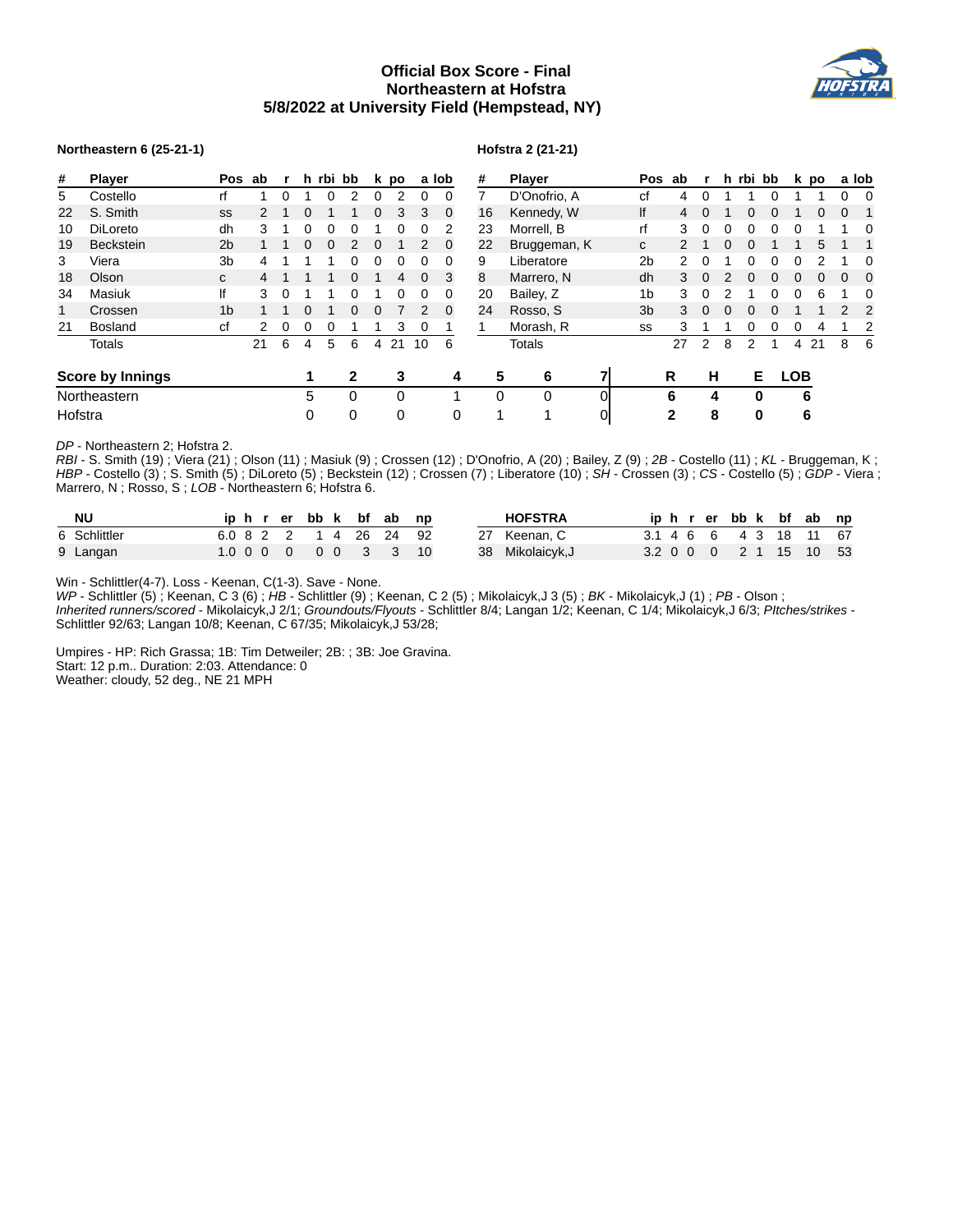

| <b>Score by Innings</b> |  | л |    |    | R | н | LOB. |
|-------------------------|--|---|----|----|---|---|------|
| Northeastern            |  | - |    | 01 |   |   | - 6  |
| Hofstra                 |  |   | -- | 0  |   |   | - 6  |

## **Northeastern starters:**

5/rf/Costello; 22/ss/S. Smith; 10/dh/DiLoreto; 19/2b/Beckstein; 3/3b/Viera; 18/c/Olson; 34/lf/Masiuk; 1/1b/Crossen; 21/cf/Bosland; 6/p/Schlittler;

#### **Hofstra starters:**

7/cf/D'Onofrio, A; 16/lf/Kennedy, W; 23/rf/Morrell, B; 22/c/Bruggeman, K; 9/2b/Liberatore; 8/dh/Marrero, N; 20/1b/Bailey, Z; 24/3b/Rosso, S; 1/ss/Morash, R; 27/p/Keenan, C;

| 1st Inning                                                                                        |                |   |              |          |                |
|---------------------------------------------------------------------------------------------------|----------------|---|--------------|----------|----------------|
| Top of 1st - NU batting                                                                           | This Inning    |   |              | R H E L  |                |
| No play.                                                                                          | NU.            |   | 5 3          |          | $0\quad 1$     |
| Costello walked (3-2).                                                                            | <b>HOFSTRA</b> | 0 | $\mathbf{1}$ | $\Omega$ | $\overline{1}$ |
| Costello out at second c to ss, caught stealing.                                                  |                |   |              |          |                |
| S. Smith walked (3-1).                                                                            |                |   |              |          |                |
| DiLoreto hit by pitch (0-2); S. Smith advanced to second.                                         |                |   |              |          |                |
| DiLoreto advanced to second on a wild pitch; S. Smith advanced to third on a wild pitch.          |                |   |              |          |                |
| Beckstein walked (3-1).                                                                           |                |   |              |          |                |
| Viera singled to third base, RBI (0-0); Beckstein advanced to second; DiLoreto advanced to third; |                |   |              |          |                |
| S. Smith scored.                                                                                  |                |   |              |          |                |
| Olson singled up the middle, RBI (0-1); Viera advanced to second; Beckstein advanced to third;    |                |   |              |          |                |
| DiLoreto scored.                                                                                  |                |   |              |          |                |
| Olson advanced to second on a wild pitch; Viera advanced to third on a wild pitch; Beckstein      |                |   |              |          |                |
| scored on a wild pitch.                                                                           |                |   |              |          |                |
| Masiuk singled to right field, RBI (1-1); Olson advanced to third; Viera scored.                  |                |   |              |          |                |
| Crossen grounded out to 1b unassisted, SAC, bunt, RBI (1-0); Masiuk advanced to second; Olson     |                |   |              |          |                |
| scored.                                                                                           |                |   |              |          |                |
| Bosland struck out swinging (3-2).                                                                |                |   |              |          |                |
|                                                                                                   |                |   |              |          |                |

Bottom of 1st - HOFSTRA batting D'Onofrio, A out at first 1b to p (2-2). Kennedy, W singled to third base (0-2). Morrell, B grounded out to p (0-1); Kennedy, W advanced to second. Bruggeman, K struck out looking (0-2).

| 2nd Inning                                                               |                |         |            |
|--------------------------------------------------------------------------|----------------|---------|------------|
| Top of 2nd - NU batting                                                  | This Inning    | R H E L |            |
| Costello doubled to left field (0-1).                                    | NU.            |         | $0\quad 0$ |
| S. Smith popped up to ss (2-2).                                          | <b>HOFSTRA</b> | 0 1 0 2 |            |
| Costello advanced to third on a wild pitch.                              |                |         |            |
| DiLoreto flied into double play if to c (1-0); Costello out on the play. |                |         |            |

Bottom of 2nd - HOFSTRA batting Liberatore hit by pitch (2-1). Marrero, N singled to center field (0-0); Liberatore advanced to second. Bailey, Z flied out to rf (2-2). Rosso, S struck out swinging (0-2). Morash, R reached on a fielder's choice (0-0); Marrero, N out at second ss unassisted; Liberatore advanced to third.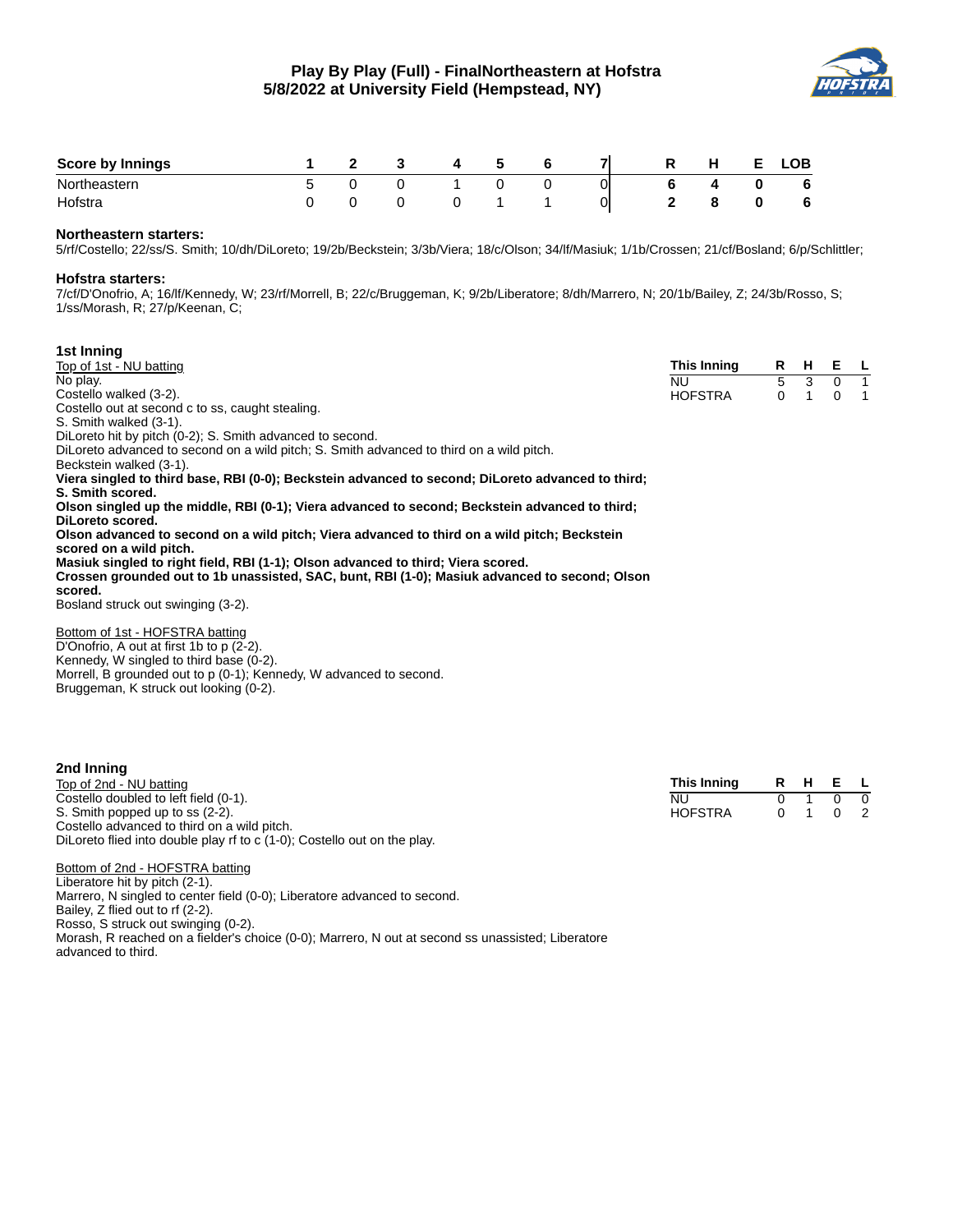**3rd Inning** Top of 3rd - NU batting Beckstein popped up to ss (1-0). Viera popped up to ss (2-2). Olson struck out swinging (1-2).

Bottom of 3rd - HOFSTRA batting D'Onofrio, A struck out swinging (0-2). Kennedy, W struck out swinging (2-2). Morrell, B grounded out to p (2-2).

| This Inning | R | н | Е. |   |
|-------------|---|---|----|---|
| NU          | n | n | n  |   |
| HOFSTRA     | O | O | O  | 0 |

| 4th Inning                                                                                        |                |     |     |                |
|---------------------------------------------------------------------------------------------------|----------------|-----|-----|----------------|
| Top of 4th - NU batting                                                                           | This Inning    | R H | E L |                |
| Masiuk struck out swinging (0-2).                                                                 | NU             |     |     | $\overline{2}$ |
| Crossen hit by pitch (2-2).                                                                       | <b>HOFSTRA</b> |     |     | $\overline{0}$ |
| Bosland walked (3-0); Crossen advanced to second.                                                 |                |     |     |                |
| Mikolaicyk, J to p for Keenan, C.                                                                 |                |     |     |                |
| Bosland stole second; Crossen stole third.                                                        |                |     |     |                |
| Costello walked (3-2).                                                                            |                |     |     |                |
| S. Smith out at first 1b to p, RBI (2-0); Costello advanced to second; Bosland advanced to third; |                |     |     |                |
| Crossen scored.                                                                                   |                |     |     |                |
| DiLoreto grounded out to ss (1-1).                                                                |                |     |     |                |

Bottom of 4th - HOFSTRA batting Bruggeman, K grounded out to ss (1-0). Liberatore singled to right field (3-2). Marrero, N grounded into double play ss to 2b to 1b (1-2); Liberatore out on the play.

| 5th Inning                                                                       |                |  |                          |  |
|----------------------------------------------------------------------------------|----------------|--|--------------------------|--|
| Top of 5th - NU batting                                                          | This Inning    |  | R H E L                  |  |
| Beckstein hit by pitch (1-2).                                                    | NU.            |  | $0\quad 0\quad 0\quad 0$ |  |
| Viera grounded into double play 3b to 2b to 1b (0-0); Beckstein out on the play. | <b>HOFSTRA</b> |  | 1 3 0 1                  |  |
| Olson lined out to 2b (0-0).                                                     |                |  |                          |  |

Bottom of 5th - HOFSTRA batting Bailey, Z singled up the middle (1-0). Rosso, S grounded into double play 1b to ss to 1b (1-1); Bailey, Z out on the play. Morash, R singled to shortstop (1-1). Morash, R stole second. **D'Onofrio, A singled up the middle, RBI (1-2); Morash, R scored.** D'Onofrio, A advanced to second on a passed ball. Kennedy, W flied out to cf (1-1).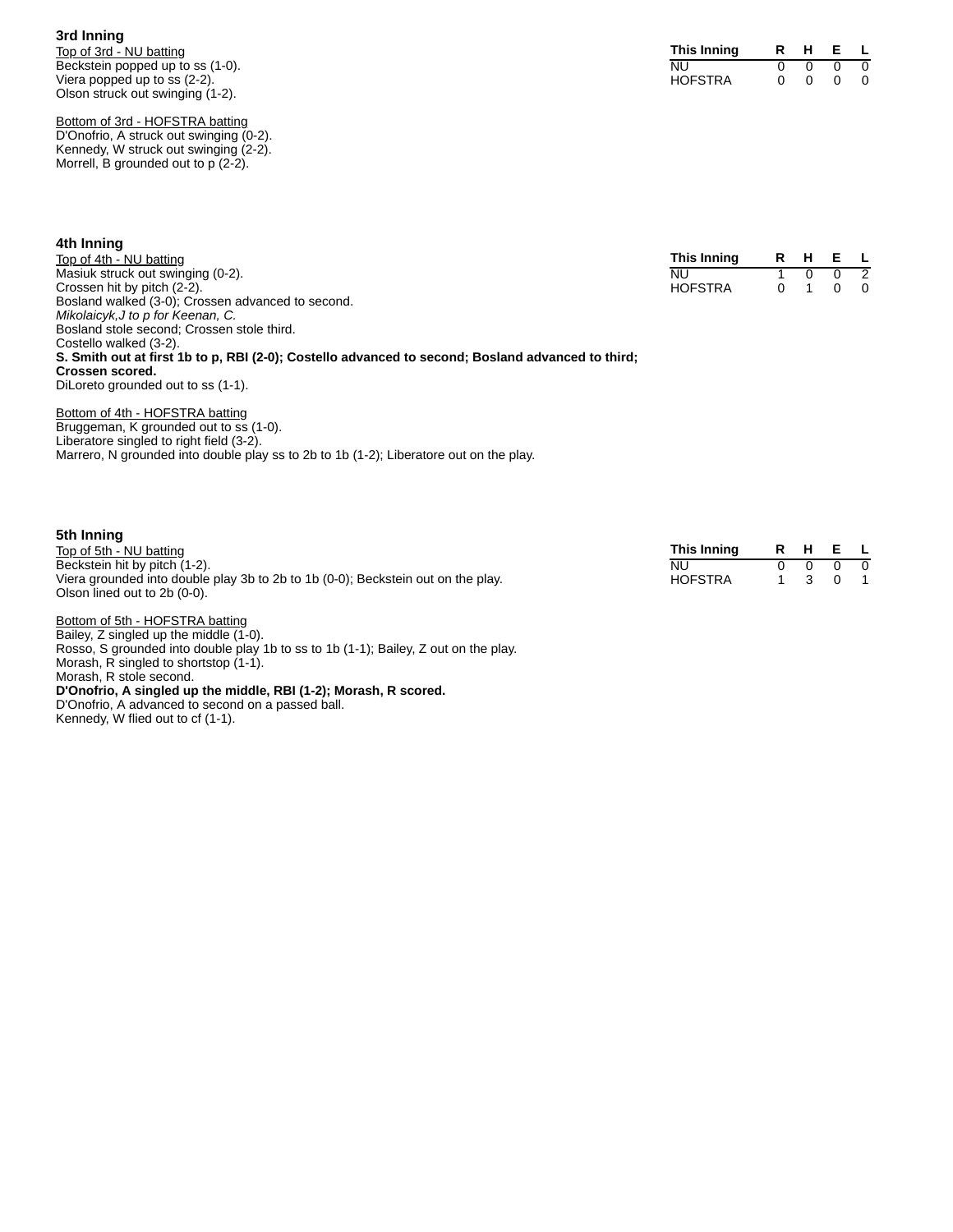# **6th Inning**

Top of 6th - NU batting Masiuk grounded out to 3b (1-1). Crossen grounded out to p (2-2). Bosland grounded out to 1b unassisted (0-1).

| This Inning    | н |   |  |
|----------------|---|---|--|
| NU             |   |   |  |
| <b>HOFSTRA</b> |   | O |  |

Bottom of 6th - HOFSTRA batting Morrell, B lined out to ss (0-0). Bruggeman, K walked (3-2). Liberatore flied out to cf (1-0). Bruggeman, K advanced to second on a wild pitch. Marrero, N singled through the left side (1-1); Bruggeman, K advanced to third. **Bailey, Z singled up the middle, RBI (0-0); Marrero, N advanced to third; Bruggeman, K scored.** Rosso, S grounded out to 2b (2-1).

| 7th Inning                                                                   |                |     |         |                |
|------------------------------------------------------------------------------|----------------|-----|---------|----------------|
| Top of 7th - NU batting                                                      | This Inning    |     | R H E L |                |
| Costello hit by pitch (3-1).                                                 | NU             |     |         | $_{3}$         |
| S. Smith hit by pitch (3-1); Costello advanced to second.                    | <b>HOFSTRA</b> | 0 O | 0       | $\overline{0}$ |
| DiLoreto struck out swinging (1-2).                                          |                |     |         |                |
| S. Smith advanced to second on a balk; Costello advanced to third on a balk. |                |     |         |                |
| Beckstein walked (3-0).                                                      |                |     |         |                |
| Viera fouled out to 3b (0-2).                                                |                |     |         |                |

Bottom of 7th - HOFSTRA batting *Langan to p for Schlittler.* Morash, R grounded out to p (1-2). D'Onofrio, A flied out to cf (1-2). Kennedy, W flied out to rf  $(0-1)$ .

Olson flied out to cf.